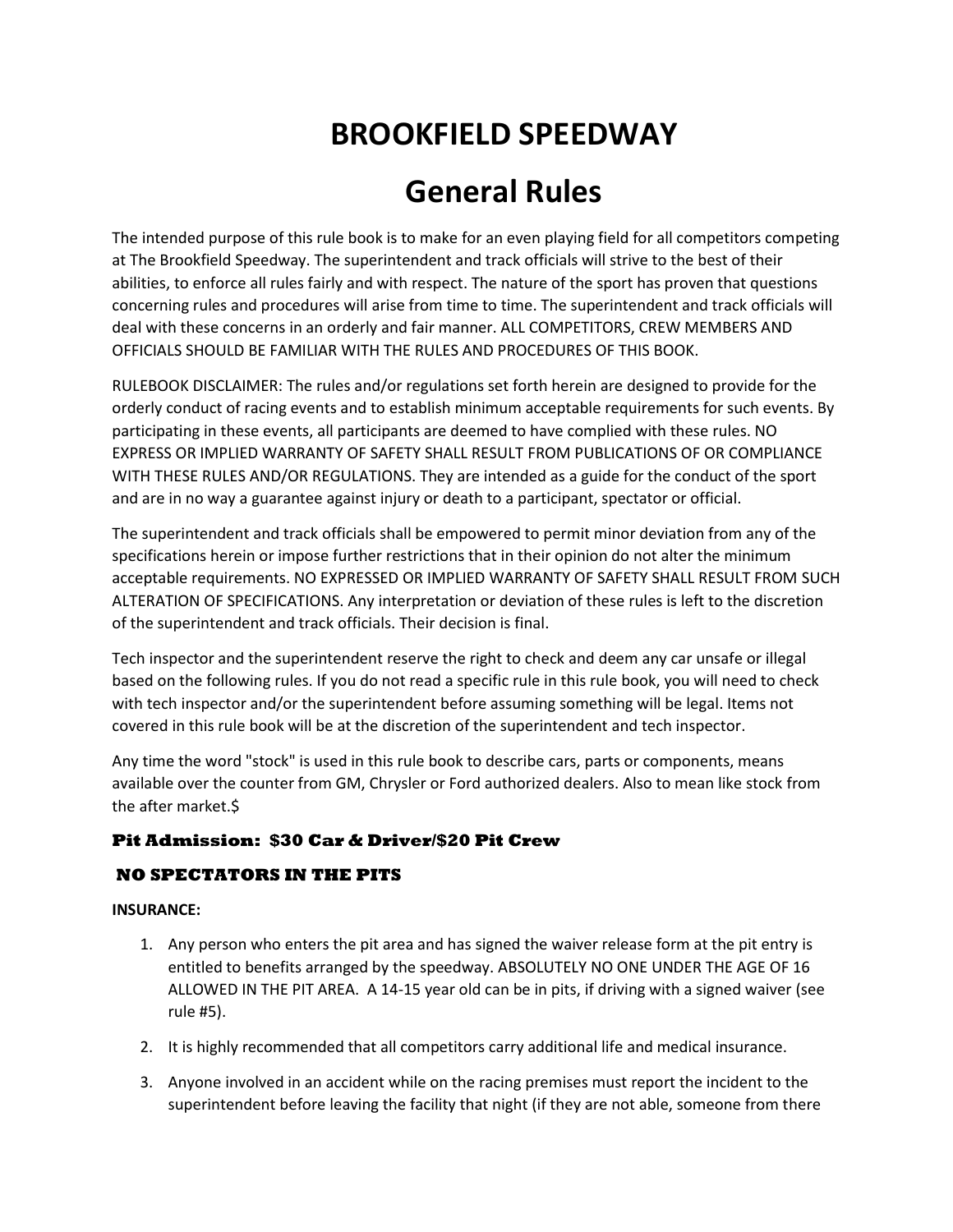team must report it). Incidents not reported that night, these benefits will not be available per the insurance company.

- 4. The minimum age to enter the pit area may be changed at any time.
- 5. Driver's minimum age is fourteen (14) with properly signed waiver release form by a parent.

#### **SPEEDWAY FACILITY:**

- 1. There will be NO drinking of intoxicants by anyone entering the pit area prior to or during any racing event. Anyone in the pit area suspected of drinking alcohol before or during an event will be removed from the pit area
- 2. At all racing events, driver and owner assumes the responsibilities of not only their own actions, but also the actions of their crew. This goes for actions anywhere on Madison county fair property, driver and/or owner shall be the only spokes person for the team.
- 3. In the event of a disagreement, anyone taking physical action for any reason will be subject to removal from the property. This will include the person and the car they are associated with.
- 4. There is local law enforcement on the fairgrounds at all times during a racing event in the case any arrest need to be made.
- 5. NO one shall enter the tower or flag stand during or after the racing event other than track officials.
- 6. Anyone deliberately disobeying an order from any track official is subject to removal from the property.

#### **SAFETY:**

#### **DRIVER:**

- 1. Driver's seat must be securely fastened to frame or cage in at least six spots, (4 bottom 2 back) with minimum 3/8" bolts. Seats mounted over drive lines must have minimum 1/8" steel plate under and up the back 4" at least the width of the seat.
- 2. Seats must be high back aluminum racing seat .090 minimum thickness. No fiberglass, plastic or bucket seats.
- 3. Mandatory shock resistant roll bar padding on all bars that the driver's head or other body parts may come in contact with while strapped in the seat. On cars with center steering, both housings must be covered with same type padding.
- 4. Mandatory while driving: Full face helmet, Snell approved 2005 or newer and no older then 5 years old from production date. Must be in good condition and no hard hit marks. Fire suit: Minimum SFI 3-2A/1, 1 or 2 pieces. Must be in good condition, no tears, holes or broken zippers. Gloves: Must be minimum nomex single layer and in good condition. Neck support: either collar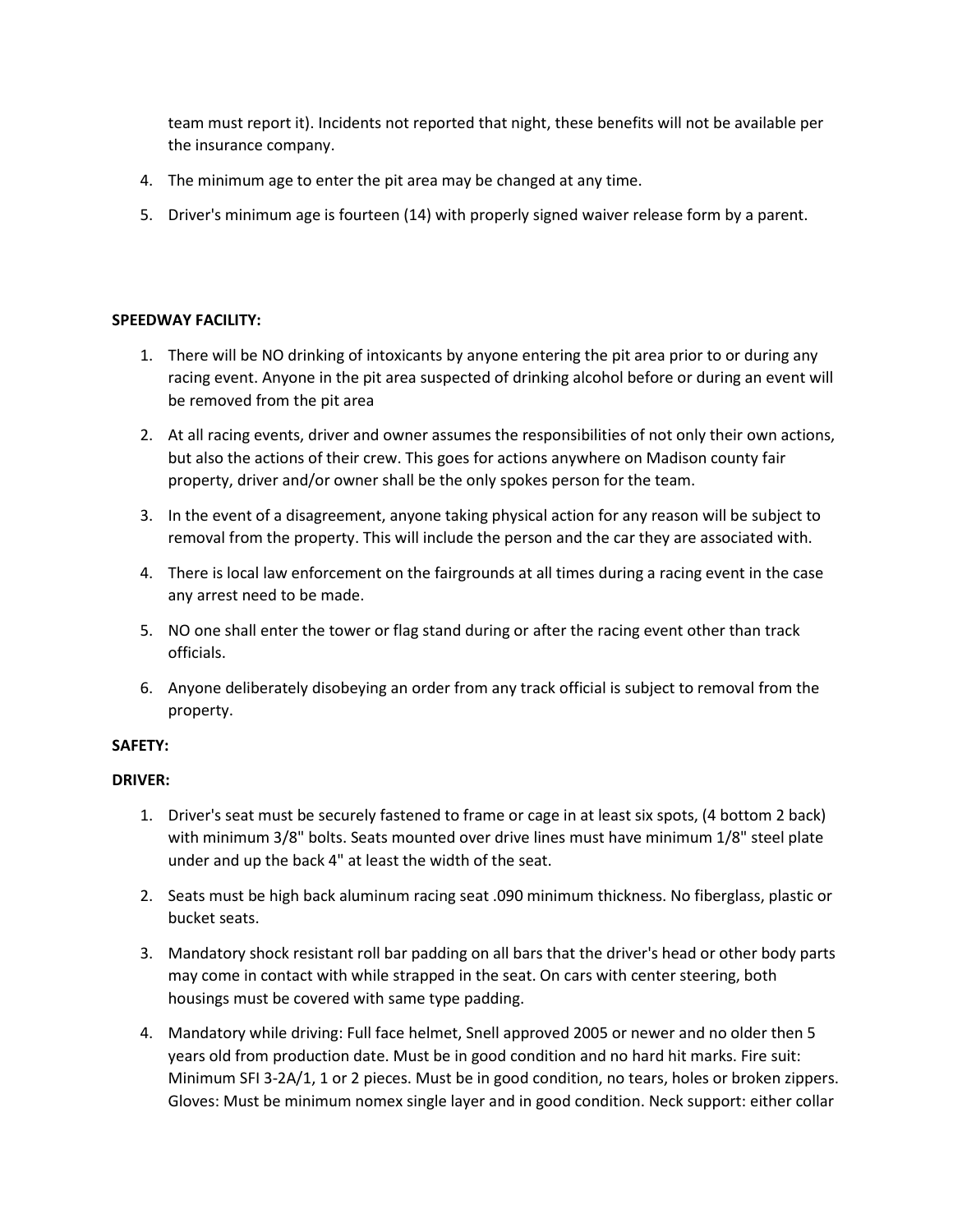type or SFI rated neck support system. Recommended: Nomex underwear, socks, hood and fire proof driving shoes.

BELTS: Must be SFI dated and tagged by manufacture, can not be older then 5 years from the production date. Any belts not tagged will be considered expired. Recommend replacing all belts after any strong impacts. Any belts in an unsafe condition must be replaced regardless of age. Must be minimum 5 point harness with minimum 3" wide lap and shoulder belt and 2" wide submarine belt and quick disconnect. All belts must be mounted as per manufactures instructions to the frame or cage.

5. All crews must have operable fire extinguishers capable of putting out fuel and oil fires.

# [Go to Top](http://aftonmotorsportspark.com/rules.shtml#top)

# **CAR:**

- 1. All cars are subject to inspection at any time and must be free from mechanical defects and be in safe condition.
- 2. Drive Shaft Cover is mandatory. All cars with open shafts must have a tunnel, min. 1/8" steel from 2" under front edge of seat to back of transmission covering shaft and "U" joint on top and both sides down to floor. It must be held in place with at least four (4) 3/8" bolts minimum, to a substantial cross member. A 360 degree aluminum tubing of no less then ¼" wall 6061-T6 material will be accepted providing it covers complete shaft and "U" joint back to seat. No cast or welded tubing. The drive shaft cover must be solid, no cutaways for lightening purposes. Drive shafts must be painted white.

NOTE: Closed drive type cars, torque tubes or bells that already have a 360 degree covering from "U" joint to seat will be accepted.

- 3. Any car that has a suspension link such as a torque arm, coil over or trailer bar in the drivers compartment, must have a steel cable (min ¼") or clamp around it to limit its range should it break loose from its mount. Should be free of sharp edges and padded if possible.
- 4. All classes require a drive shaft loop that must go completely around the drive shaft made of substantial material.
- 5. Mandatory windshield screen of substantial material (no chicken wire or aluminum) must cover the entire windshield area. Full fender cars must have a center windshield post connected to the cage.
- 6. All cars MUST have a fuel shut off within reach of the driver and clearly labeled ON and OFF. All fuel lines running through the driver's compartment should be run in a safe manner. Braided fuel lines recommended. Lines should be run through rubber or steel conduit. No cast fittings.
- 7. All wheels must have minimum of five (5) lug nuts. Except 4 cyl. with stock 4 lug.
- 8. Exhaust must be safe from driver and exit past the driver's seat. All cars must have mufflers.
- 9. No mirrors.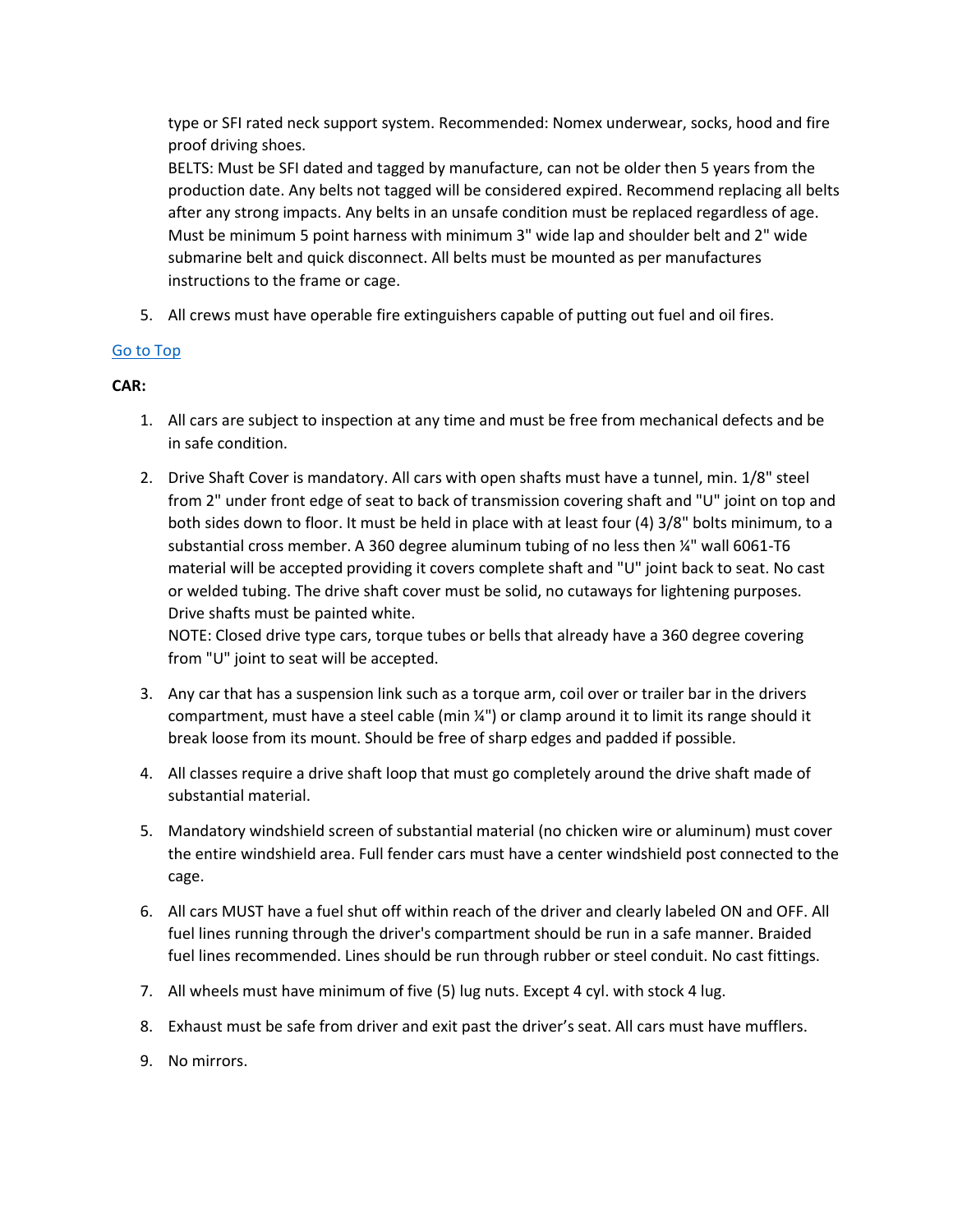- 10. All cars should be neatly painted with bold neat numbers on both doors and the roof minimum 16" tall and numbers on the front and rear of car.
- 11. Inspector reserves the right to request body sheet metal to be replaced and painted if it has been badly damaged.
- 12. Fuel cells must be securely mounted by at least two (2) steel straps, each 1" wide minimum. Each strap must be mounted with at least two (2) 5/16" bolts. Fuel system must have tip over safety and breather valves. A reinforcing cage or chassis bar must be installed behind the fuel cell.
- 13. Must have two (2) throttle return springs and a steel toe loop on the gas pedal.
- 14. All cars will have an ignition switch and master disconnect switch within reach of the driver boldly labeled ON and OFF.
- 15. All cars must be equipped with a quick release steering wheel.

#### **PITS:**

- 1. No excessive speeding in the pits. Penalties will be issued for speeding.
- 2. All cars must be staged before their event goes on the track or will have to start in the rear. If a car will not start in the staging area, it may be pushed started and keep their original starting position as long as they do not hold up the start of the race. If they hold up the start of the race they will have to start in the rear.
- 3. We will not wait for any cars to start a race. Must be ready when your race comes on the track. If not on the track for the original green flag you will not be able to run.
- 4. When entering or exiting the race track you must keep your car under control, to avoid other cars and crew members in the pits.

#### **TRACK:**

- 1. The flagger's lap count is official.
- 2. Flagger has complete charge of track while racing.
- 3. Only track officials, safety and wrecker crews will be allowed on the track in the event of an accident.
- 4. No repairs can be made on the track. You must report to the pit area and return to the rear of the field.
- 5. Under caution, any car that goes to the pits must return to the rear of the field.
- 6. All cars must take the initial green flag in the feature to be eligible for payout
- 7. Any car that is involved, spins or stops to avoid an accident is considered part of the caution and must start in the rear.